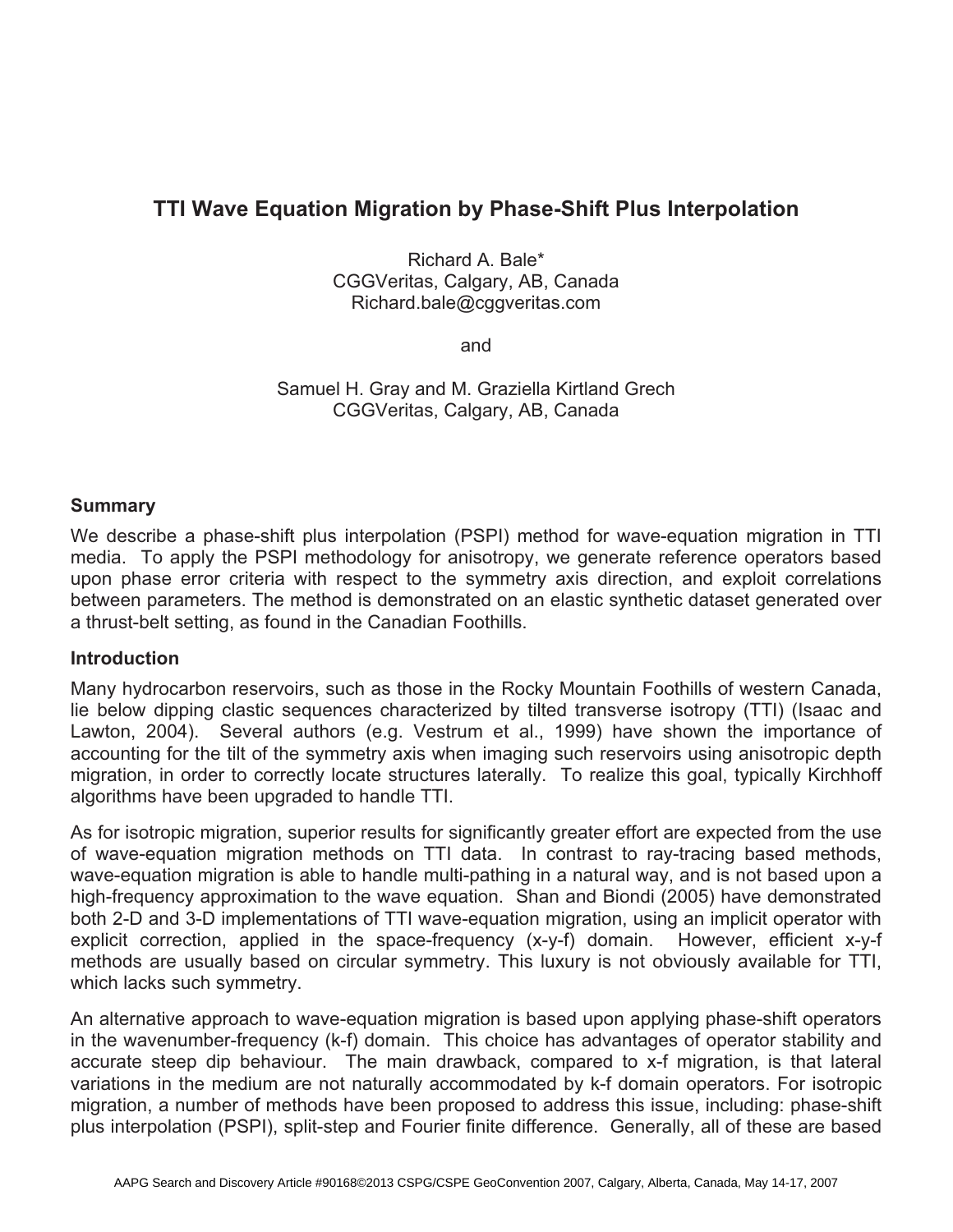upon the idea of migrating with a number of reference velocities and interpolating results, possibly after some correction. We first outline the basic phase-shift operator, and then describe how these PSPI-type methods can be adapted for the TTI algorithm.

### **Phase-Shift Operator**

The acoustic VTI approximation (Alkhalifah, 1998) is given by setting the vertical shear-wave parallel to the symmetry axis equal to zero, to obtain the dispersion relation between the horizontal wavenumbers  $k_x$  and  $k_y$ , and the vertical wavenumber  $k_z$ :

$$
k_z^2 = \frac{\omega^2}{V_{p_0}^2} \frac{\omega^2 - V_{nmo}^2 (1 + 2\eta) (k_x^2 + k_y^2)}{\omega^2 - 2V_{nmo}^2 \eta (k_x^2 + k_y^2)},
$$
\n(1)

where  $V_{P0}$  is the velocity parallel to the symmetry axis (vertical for VTI),  $\eta = (\varepsilon - \delta)/(1 + 2\delta)$  for Thomsen (1986) parameters  $\varepsilon$  and  $\delta$ , and  $V_{\text{pmo}} = V_{\text{p0}}\sqrt{1+2\delta}$ .

An acoustic TTI approximation can be obtained by rotating the coordinates of (1). The resulting dispersion is given by a quartic equation (Shan and Biondi, 2005)

$$
Ak_z^4 + B(k_x, k_y)k_z^3 + C(k_x, k_y)k_z^2 + D(k_x, k_y)k_z + E(k_x, k_y) = 0,
$$
\n(2)

where *A, B, C, D* and *E* are polynomials in  $k<sub>x</sub>$  and  $k<sub>y</sub>$  of degrees 0, 1, 2, 3 and 4, respectively. There are four solutions to this equation, of which two correspond to the desired P-waves (propagating in opposite directions). The appropriate P-wave solution is selected from these, and is used recursively to drive the extrapolation of the wavefield from depth  $z$  to  $z + \Delta z$ , via

$$
P(k_x, k_y, z + \Delta z, \omega) = e^{ik_z \Delta z} P(k_x, k_y, z, \omega).
$$
\n(3)

Equation (3) can be used to apply wavefield extrapolation for a medium that varies only with depth, approximating the variation by a series of homogeneous slabs, one for each depth step. In order to address lateral medium variation, equation (3) must be incorporated within a PSPI type of algorithm.

### **PSPI for TTI**

The obvious and challenging problem in generalizing PSPI for use with anisotropic media is the so-called "curse of dimensionality". Instead of a single parameter, namely velocity, which can be sampled to define reference operators, we have 3, 4 or 5 parameters depending on whether we are dealing with VTI, TTI in 2-D or TTI in 3-D. We will consider the case of TTI in 2-D, characterized by  $V_{P0}$ , the velocity parallel to the symmetry axis,  $\varepsilon$  and  $\delta$ , the Thomsen parameters referenced from the symmetry axis, and  $\theta_s$ , the tilt of the symmetry axis in the plane of propagation.

At first glance, this 4-D parameter space appears potentially intractable. For example, if 5 values are required to adequately represent variation of each parameter within a depth slice, then the total number of reference operators would be 625 within that slice. However, some simple observations imply that this number may be reduced by at least an order of magnitude. First, in many cases there is strong correlation between different parameters, so that the effective dimensionality of the parameter space is reduced. For example, if  $\varepsilon$  and  $\delta$  are not assumed to vary independently, it is possible to sample them using a single axis instead of two axes. In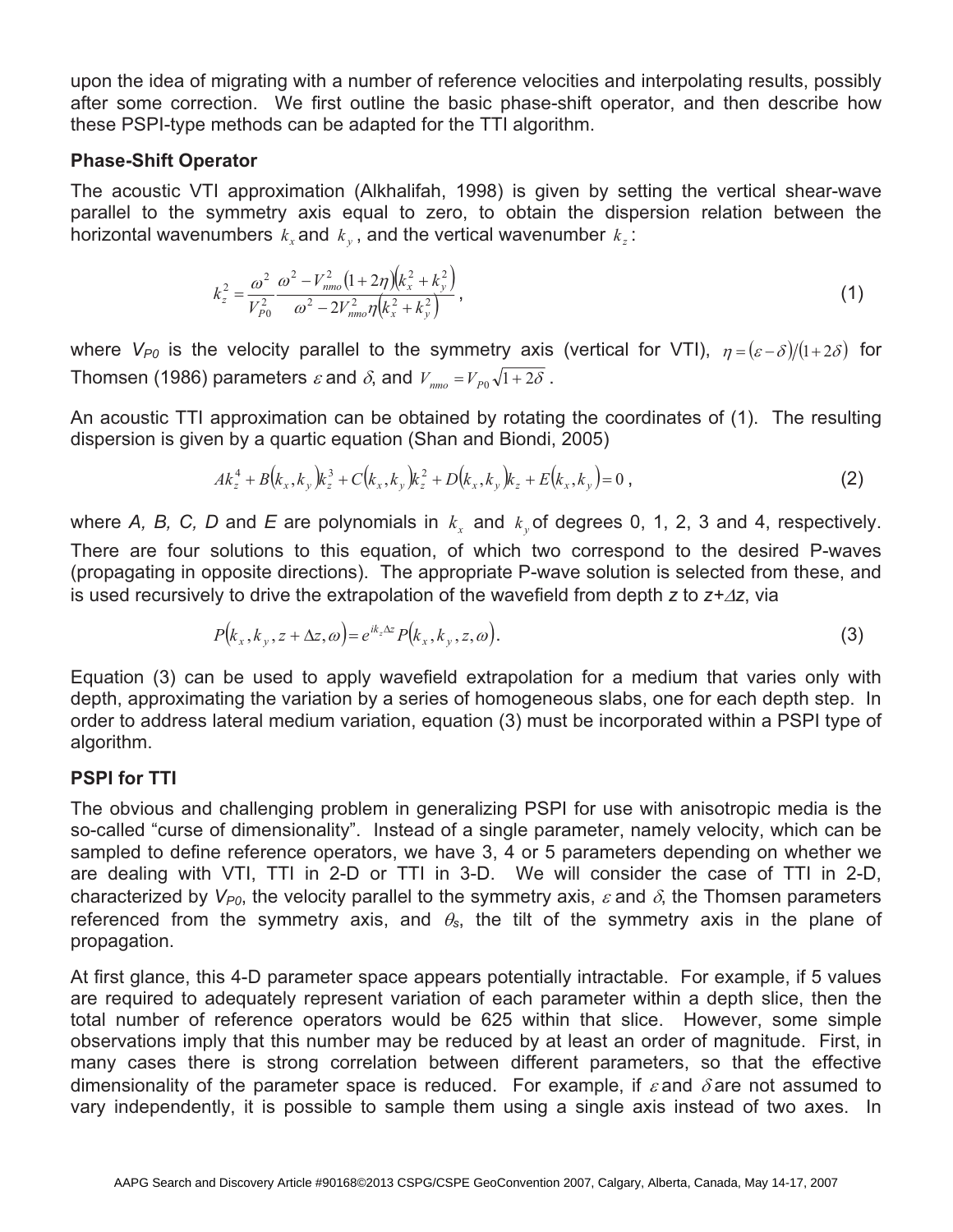practice, limitations on our ability to estimate  $\delta$  often make this assumption necessary. A second helpful observation is that sampling of  $\theta_s$  does not need to be equal or uniform for all values of  $\varepsilon$  and  $\delta$ . The required sampling of  $\theta_s$  can be computed, for a given phase error,  $\Delta \xi$ , by using the relationship

$$
\Delta \theta_s = \left(\frac{\partial \xi}{\partial \theta_s}\right)^{-1} \Delta \xi, \quad \text{where} \quad \xi = \sqrt{p_x^2 + p_z^2},
$$

with  $p_x$  and  $p_z$  representing the horizontal and vertical slowness values respectively, such that  $k_x = \omega p_x$  and  $k_z = \omega p_z$ . A suitable value for  $\Delta \xi$  can be obtained by wavelength considerations. Finally, even after computing appropriate combinations of reference parameters using the above, there will still be unused parameter combinations, which may therefore be omitted. Combined, these reductions may allow PSPI extrapolation for TTI at an acceptable cost.

## **Test on Model Data**

An elastic finite difference code was used to generate synthetic shot records, for a model based on thrust belt geology found in the Foothills of the Canadian Rockies. The model contains high velocity Mississippian carbonates (pink colours in figure 1), which have caused displacement and tilt of the overlying Cretaceous clastic sediments (purple to green colours), resulting in a complex TTI overburden. The P- and S-wave velocities and Thomsen parameters  $\varepsilon$  and  $\delta$  are constant within each geological unit of the model, with  $\delta$  = 0.05 and  $\varepsilon$  = 0.1 for the whole clastic sequence. Both are equal to zero in the carbonates. The symmetry axis varies between  $-40^{\circ}$  and 50 $^{\circ}$ .

The data were migrated using the TTI migration described above and an isotropic WE migration. The results are shown in figure 1, overlaid on the velocity model (in colour), with the velocities being those parallel to the symmetry axis (i.e.  $V_{P0}$ ). The TTI migration was performed using the full set of model parameters. The isotropic migration used only the velocities along the symmetry axis direction. The results demonstrate the necessity to properly account for tilted anisotropy, and also show the high fidelity result that can be obtained using wave-equation migration. The isotropic migration misplaces events and suffers from poor focusing of the basement reflections. A VTI migration (not shown) produced results which were in general no better than isotropic migration. Furthermore, TTI Kirchhoff migration produced results which were properly imaged, but much noisier.

# **Conclusions**

We have described a PSPI type approach to TTI wave-equation migration which has a high fidelity response. The lateral variation of the medium parameters can be accounted for by a careful choice of reference operators to sample the parameter space optimally, using a phase error criterion with respect to the symmetry axis direction. Results on an elastic synthetic dataset for a complex thrust-belt model show superior imaging from the TTI algorithm.